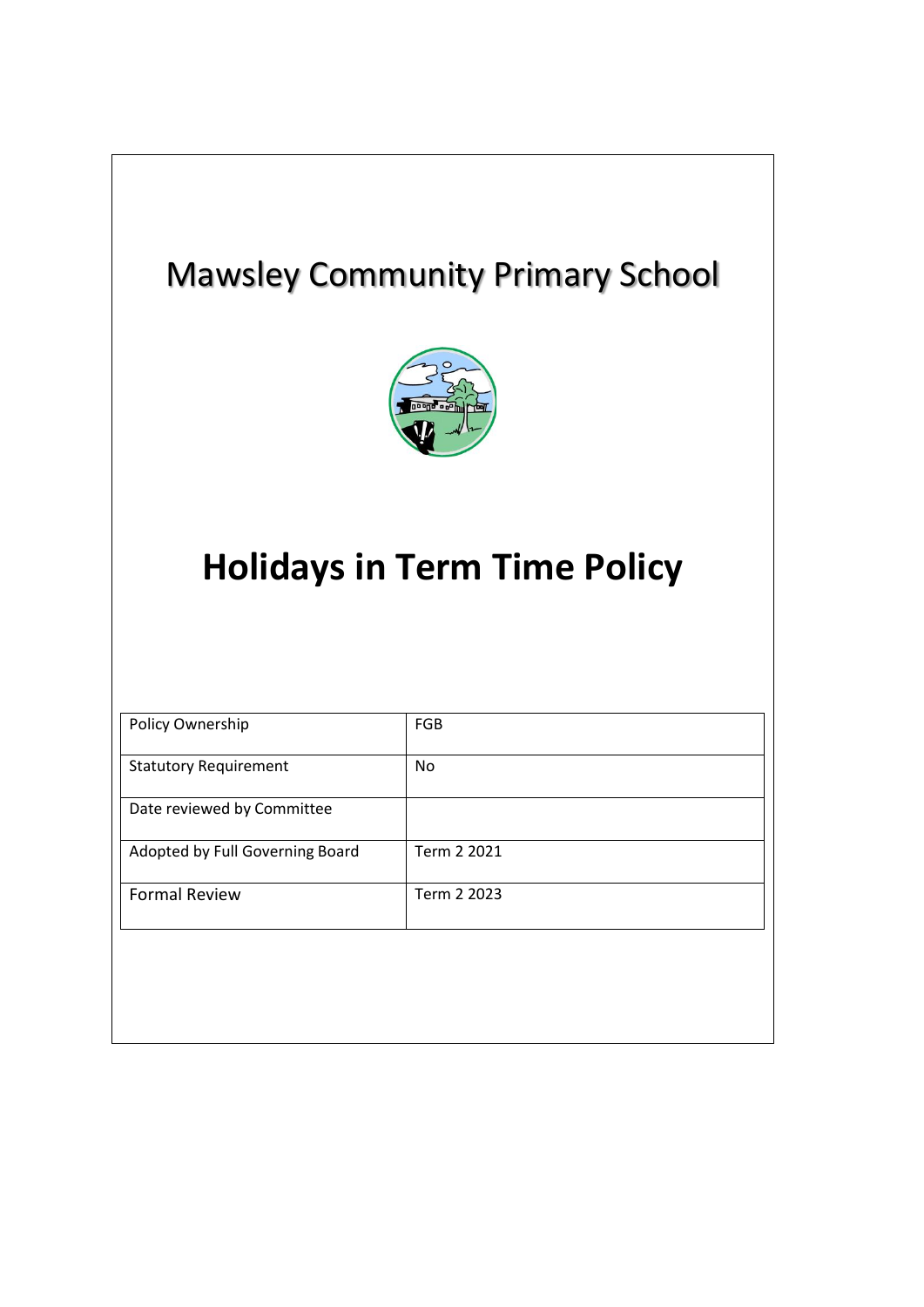# **TERM TIME HOLIDAYS**

## **A GUIDE FOR PARENTS AND CARERS**

#### **How will I know when the official school holidays are?**

If you are unsure of the term dates you can either:

- 1. Ask the school office for a copy of the term dates
- 2. Log on to the school website for information: www.mawsleyschool.co.uk
- 3. Log on to the NCC website: [www.northamptonshire.co.uk](http://www.northamptonshire.co.uk/)

#### **What about the extra days that schools close for?**

The academic year consists of 195 days. Pupils are required to attend for 190 days each year. However, each year a school can select 5 days for staff development. These professional development days are usually known as Teacher Training Days. Schools can decide when these Teacher Training Days will be or follow those set out by the Local Authority.

The dates of these Training Days will be communicated to parents through the regular newsletter, school diary and on the school website.

#### **What will the school do if there is a request for a holiday in term time?**

The school will only authorise absence for holidays, requested in advance, in very exceptional circumstances in accordance with Northamptonshire County Council policy. Information relating to the NCC policy is included at the end of this document.

Holidays **cannot** be authorised for the following reasons:

- Because they are cheaper in term time than during school holidays
- Because the time is more convenient to the parents or carers

Holidays **may** be authorised if:

- The timing is due to the parent's work operating a set "shut down" period in the year where all workers are required to holiday at the same time.
- In rare situations where a parent is a member of an armed or uniformed service, where holiday is strictly non-negotiable or an emergency service.
- The family have an extenuating circumstance which the Headteacher feels can be justified.